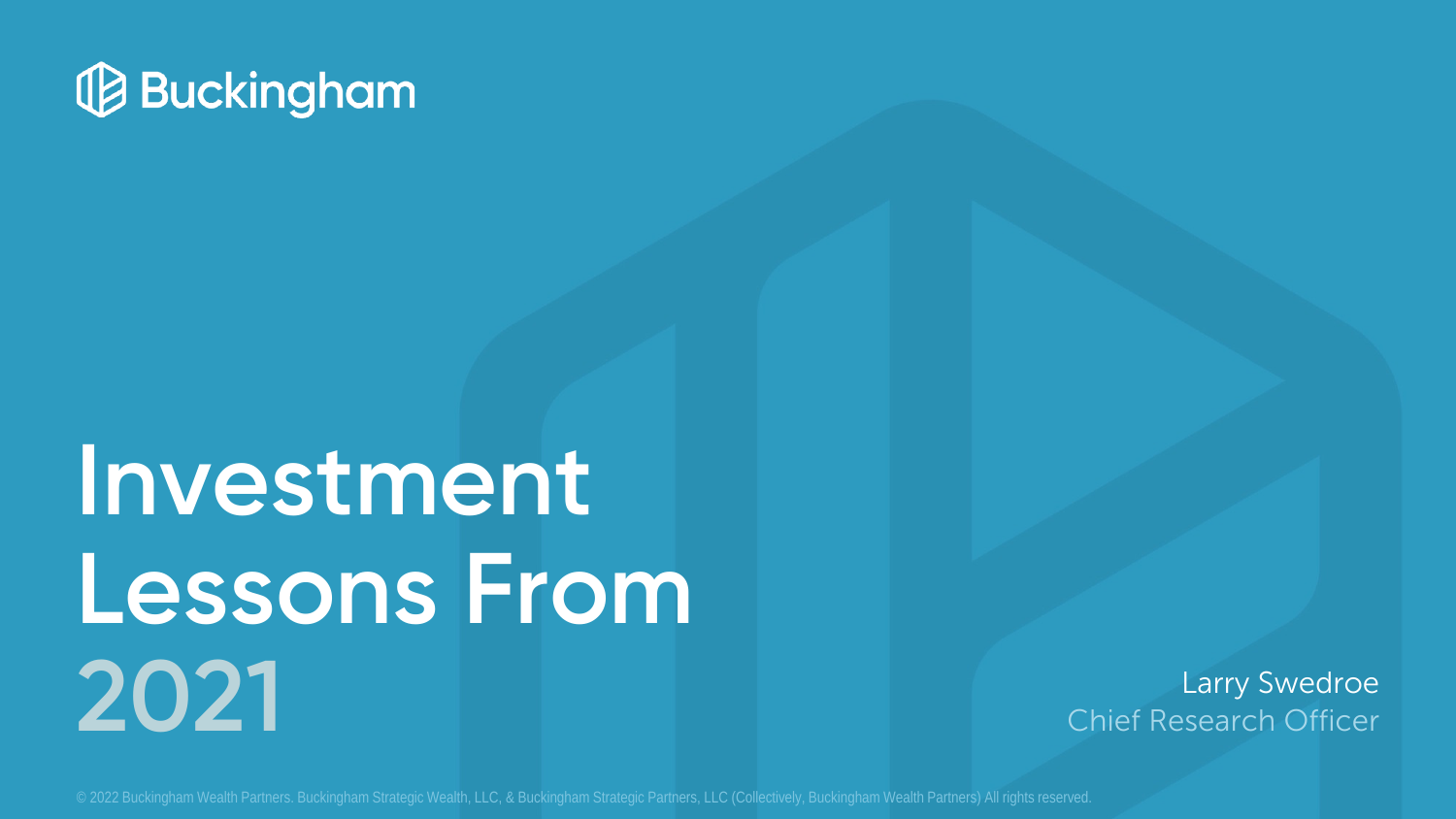### **Lesson 1: Valuations Cannot Be Used to Time Markets**

We entered 2021 with Shiller CAPE 10 at 34 vs. historical average of 17

We had been above 34 just once, in the late 1990s, which was followed by a bear market, leading many to predict a bear market in 2021



Source: https://www.multpl.com/shiller-pe Please see additional disclosure at the end of this presentation.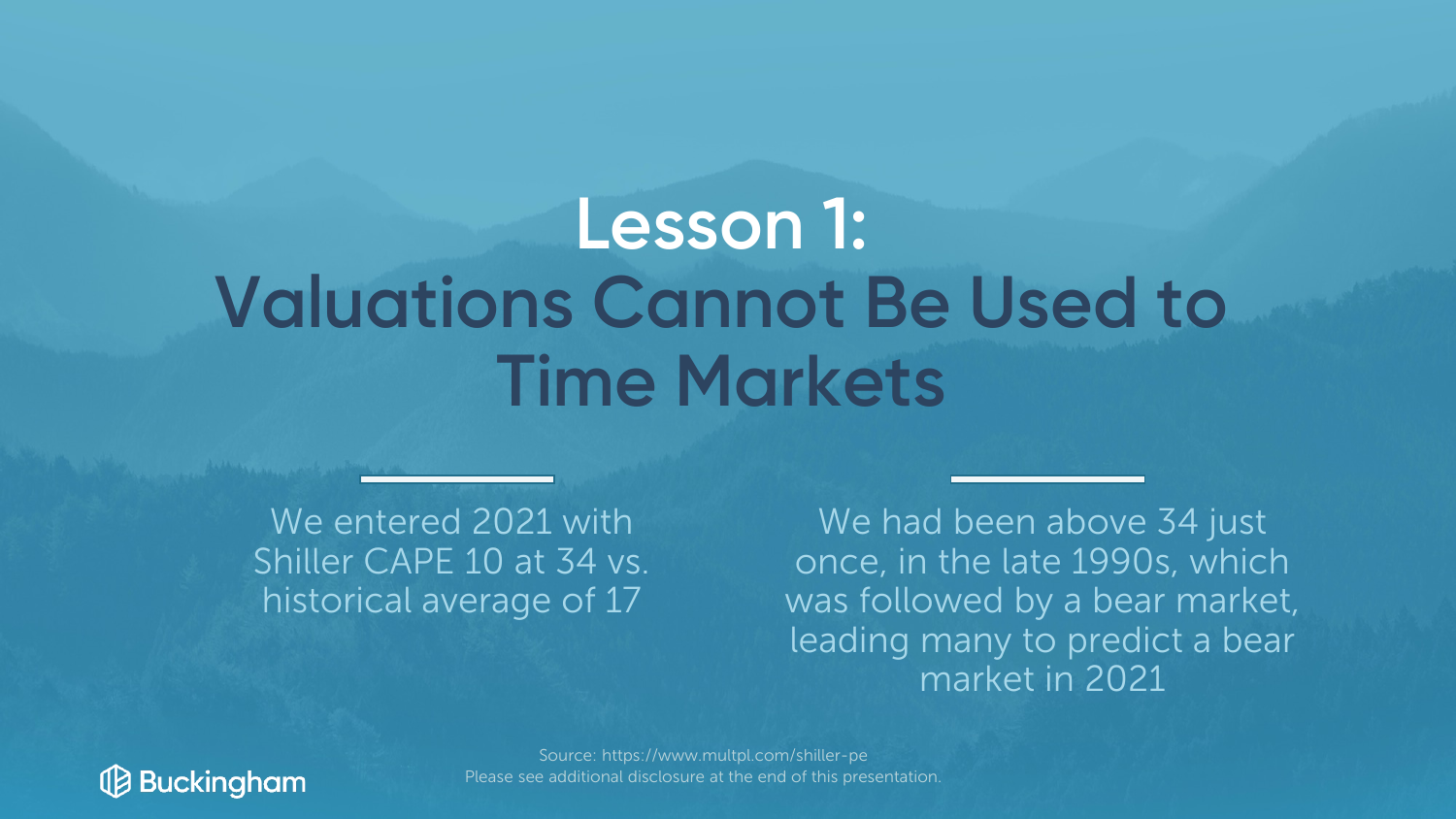#### **Lesson 1: Valuations Cannot Be Used to Time Markets**

- When the CAPE 10 was above 25.1, real return over next 10 years averaged 0.5% about the same as the long-term real return on 1-month Treasury bills and 6.3% below longterm real return
- There was still a wide dispersion of outcomes
	- Best 10-year forward real return 6.3%, just 0.5% below historical average
	- Worst was  $-6.1\%$
- While high (low) valuations predict lower (higher) mean returns, there are still wide dispersions of outcomes, making timing a loser's game
- High valuations don't always predict negative equity premium, just lower equity premium

Source: Cliff Asness, "An Old Friend: The Stock Market's Shiller P/E," November 2012. https://www.aqr.com/Insights/Research/White-Papers/An-Old-Friend-The-Stock-Markets-Shiller-PE

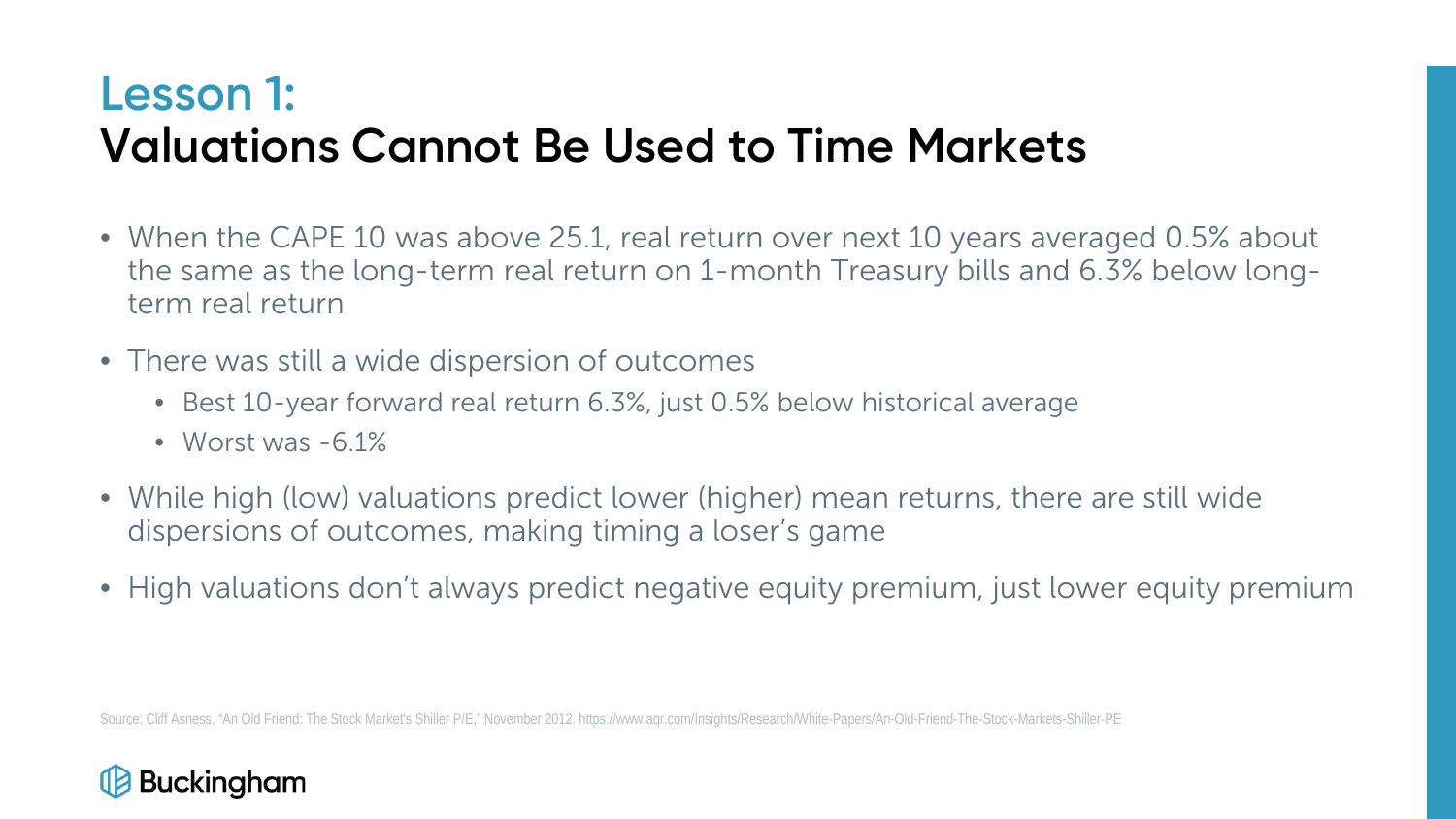### **Lesson 2: Active Management Is a Loser's Game**

Vanguard's 500 Index Fund returned 28.8%, outperforming 76% of active funds

There was massive dispersion in returns, providing opportunities to outperform

10 stocks within the S&P 500 Index were up at least 118%



For illustrative purposes only and should not be construed a recommendation of the above securities. Performance is historical and past performance is not an indication of future results. Please see additional disclosure at the end of this presentation.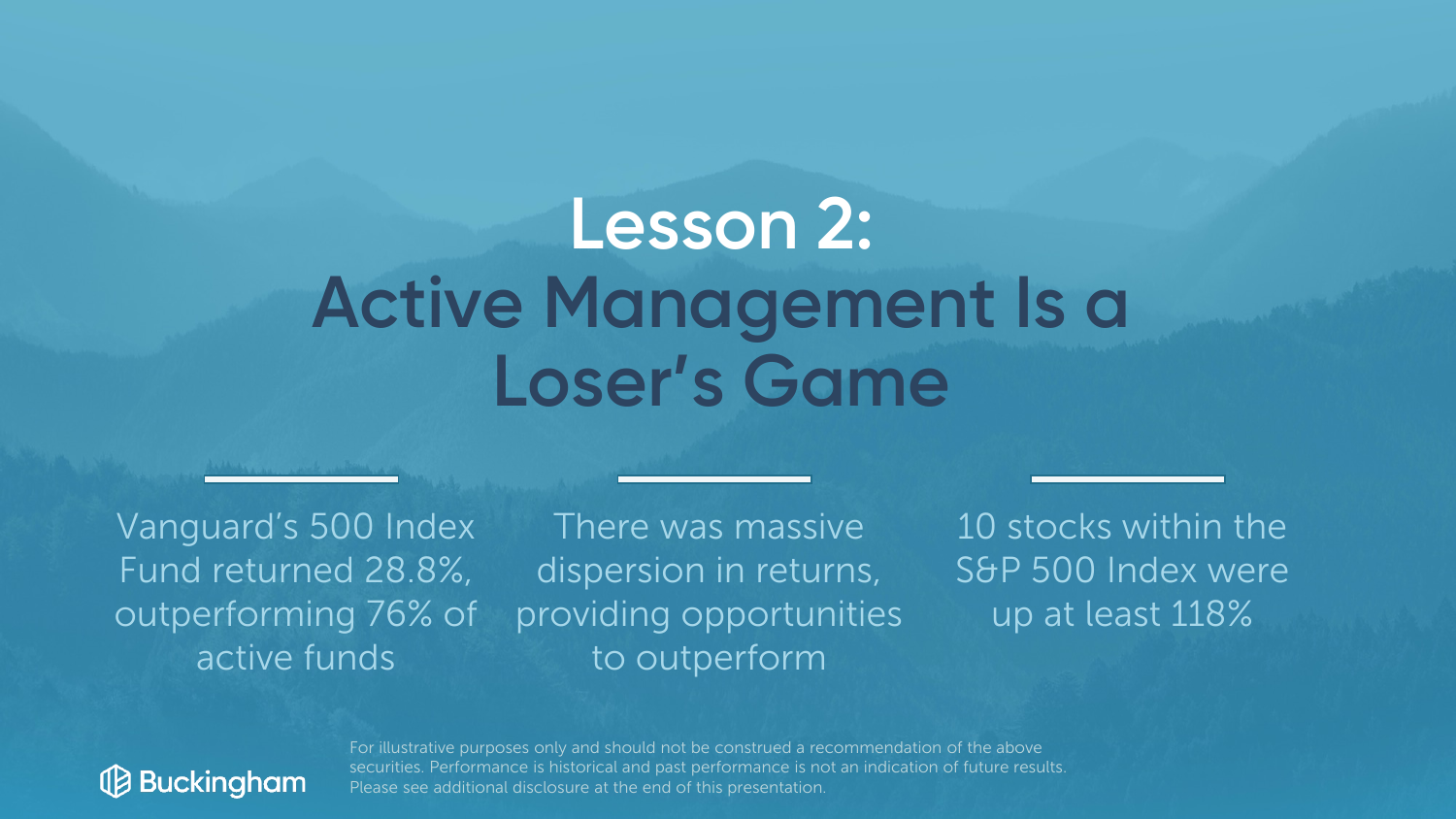#### **Lesson 2:**

#### **Active Management Is a Loser's Game**

#### **10 Best-Returning S&P 500 Companies in 2021**

| <b>Ticker</b> | Company                 | Return (%) |
|---------------|-------------------------|------------|
| <b>DVN</b>    | Devon Energy Corp.      | 196.1      |
| <b>MRO</b>    | Marathon Oil Corp.      | 149.7      |
| <b>MRNA</b>   | Moderna Inc.            | 143.1      |
| <b>FTNT</b>   | Fortinet Inc.           | 142.0      |
| <b>SBNY</b>   | Signature Bank          | 141.5      |
| F             | Ford Motor Co.          | 137.5      |
| <b>BBWI</b>   | Bath & Body Works Inc.  | 133.7      |
| <b>FANG</b>   | Diamondback Energy Inc. | 127.4      |
| <b>NVDA</b>   | <b>Nvidia</b>           | 125.5      |
| <b>NUE</b>    | Nucor Corp.             | 118.4      |

For illustrative purposes only and should not be construed a recommendation of the above securities. Performance is historical and past performance is not an indication of future results.



Source: https://www.marketwatch.com/story/these-are-the-best-performing-s-p-500-and-nasdaq-100-stocks-of-2021-11640874815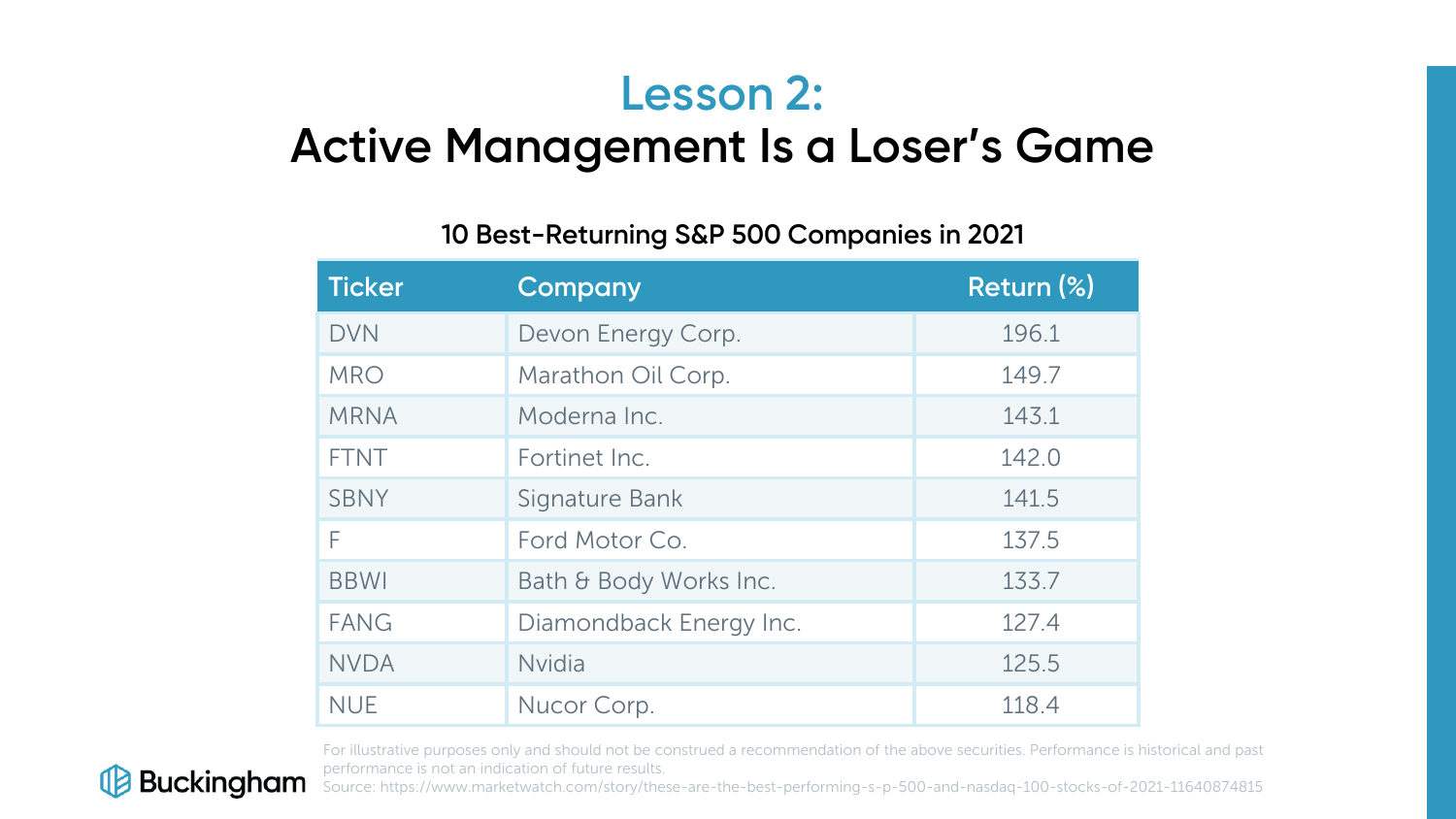#### **Lesson 2:**

#### **Active Management Is a Loser's Game**

#### **10 Worst-Returning S&P 500 Companies in 2021**

| <b>Ticker</b> | Company                                            | Return (%) |
|---------------|----------------------------------------------------|------------|
| <b>PENN</b>   | Penn National Gaming Inc.                          | $-40.6$    |
| <b>LVS</b>    | Las Vegas Sands Corp.                              | $-36.7$    |
| <b>GPN</b>    | Global Payments Inc.                               | $-36.7$    |
| <b>VTRS</b>   | Viatris Inc.                                       | $-27.6$    |
| <b>MKTX</b>   | MarketAxess Holdings Inc.                          | $-27.6$    |
| <b>ATVI</b>   | <b>Activision Blizzard Inc.</b>                    | $-27.3$    |
| <b>CTXS</b>   | Citrix Systems Inc.                                | $-26.4$    |
| <b>WYNN</b>   | Wynn Resorts Ltd.                                  | $-23.6$    |
| <b>IPGP</b>   | IPG Photonics Corp.                                | $-23.0$    |
| <b>FIS</b>    | <b>Fidelity National Information Services Inc.</b> | $-22.2$    |



For illustrative purposes only and should not be construed a recommendation of the above securities. Performance is historical and past performance is not an indication of future results.

Source: https://www.benzinga.com/news/21/12/24848823/10-worst-performing-s-p-500-stocks-of-2021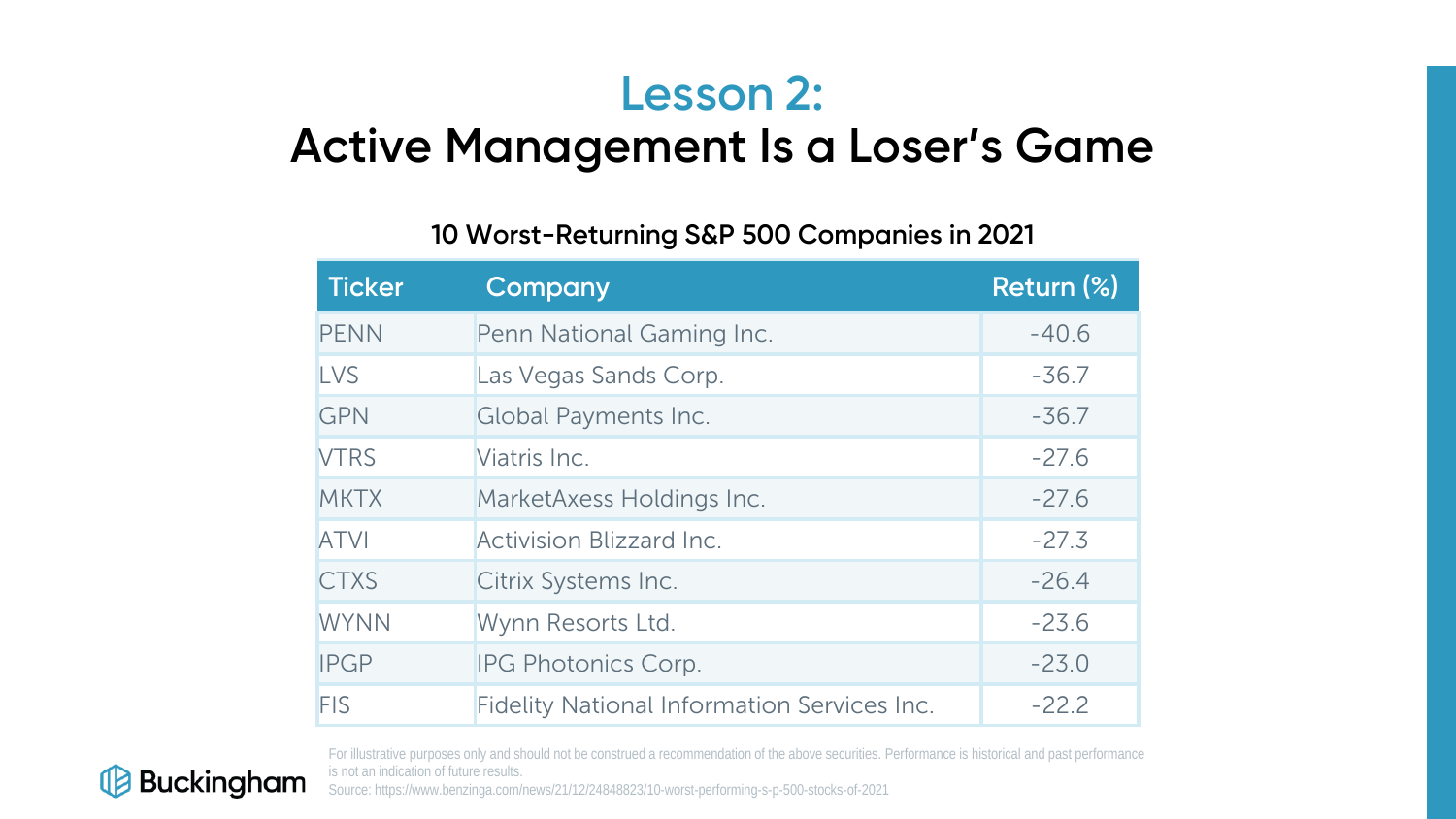## **Lesson 3: Don't Make the Mistake of Recency; Last Year's Winners Are Just as Likely to Be This Year's Dogs**



For illustrative purposes only and should not be construed a recommendation of the above securities. Performance is historical and past performance is not an indication of future results. Please see additional disclosure at the end of this presentation.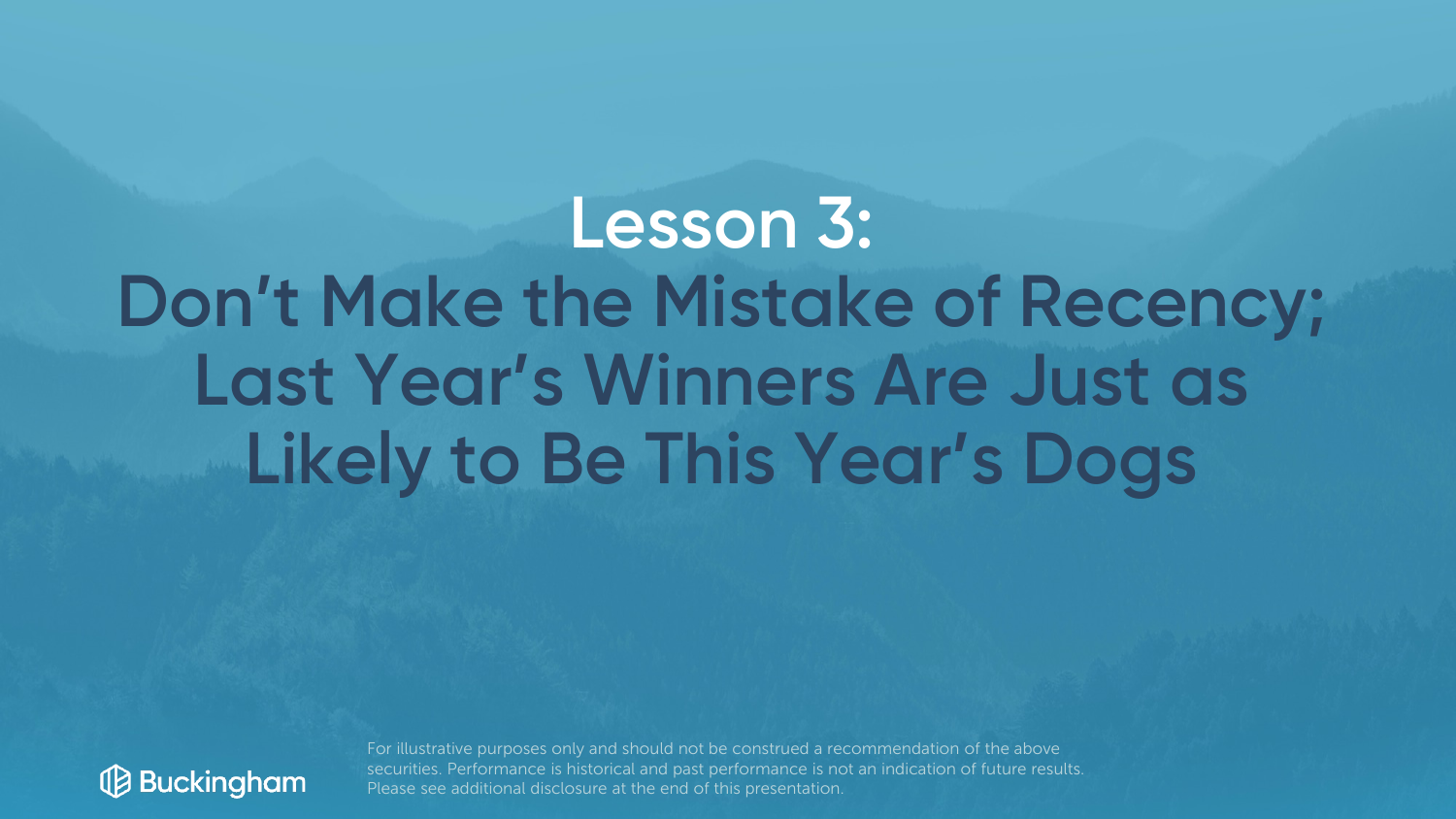#### **Lesson 3:**

#### **Don't Make the Mistake of Recency; Last Year's Winners Are Just as Likely to Be This Year's Dogs**

| <b>Index</b>                                  | 2020 Rank/<br>Return (%) | 2021 Rank/<br>Return (%) |
|-----------------------------------------------|--------------------------|--------------------------|
| <b>Domestic Indexes</b>                       |                          |                          |
| S&P 500 Index                                 | 2/18.4                   | 2/28.7                   |
| MSCI US Small Cap 1750 (gross dividends)      | 1/19.2                   | 6/21.1                   |
| MSCI US Prime Market Value (gross dividends)  | 8/1.0                    | 5/26.9                   |
| CRSP US Small Cap Value (gross dividends)     | 6/5.8                    | 3/28.2                   |
| Dow Jones Select REIT                         | $11/-11.2$               | 1/45.9                   |
| <b>Bloomberg Total Return Commodity Index</b> | $10/-3.1$                | 4/27.1                   |
| <b>International Indexes</b>                  |                          |                          |
| MSCI EAFE (net dividends)                     | 5/7.8                    | 9/11.3                   |
| MSCI EAFE Small Cap (net dividends)           | 4/12.3                   | 10/10.1                  |
| <b>MSCI EAFE Small Value (net dividends)</b>  | 7/2.1                    | 8/11.6                   |
| <b>MSCI EAFE Value (net dividends)</b>        | $9/-3.1$                 | 7/11.8                   |
| <b>MSCI Emerging Markets (net dividends)</b>  | 3/18.3                   | $11/-2.5$                |



Indices are not available for direct investment. Their performance does not reflect the expenses associated with the management of an actual portfolio nor do indices represent results of actual trading. Total return includes reinvestment of dividends and capital gains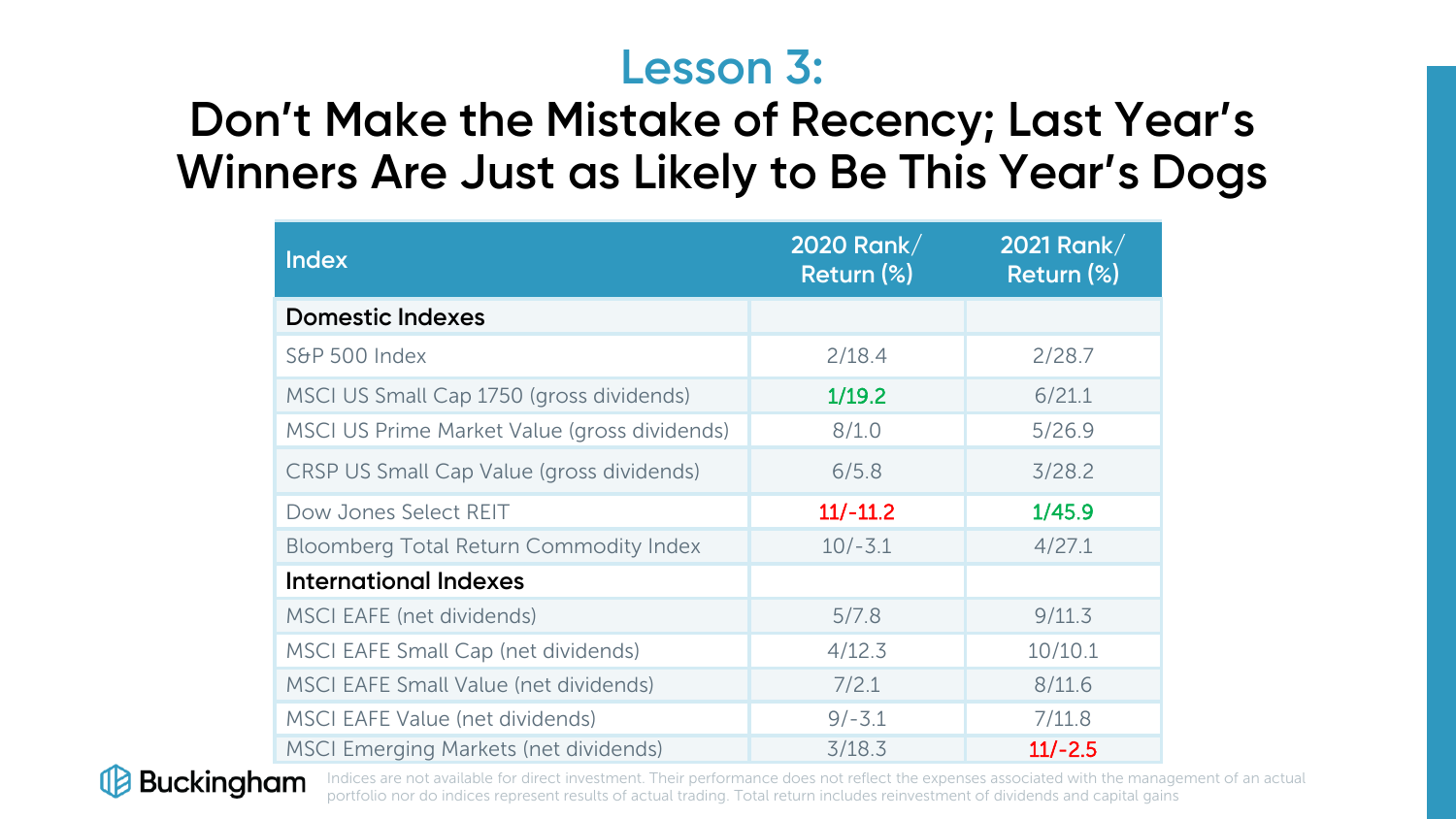## **Lesson 4: Gold Isn't An Inflation Hedge Over Your Investment Horizon**

**B** Buckingham Please see additional disclosure at the end of this presentation.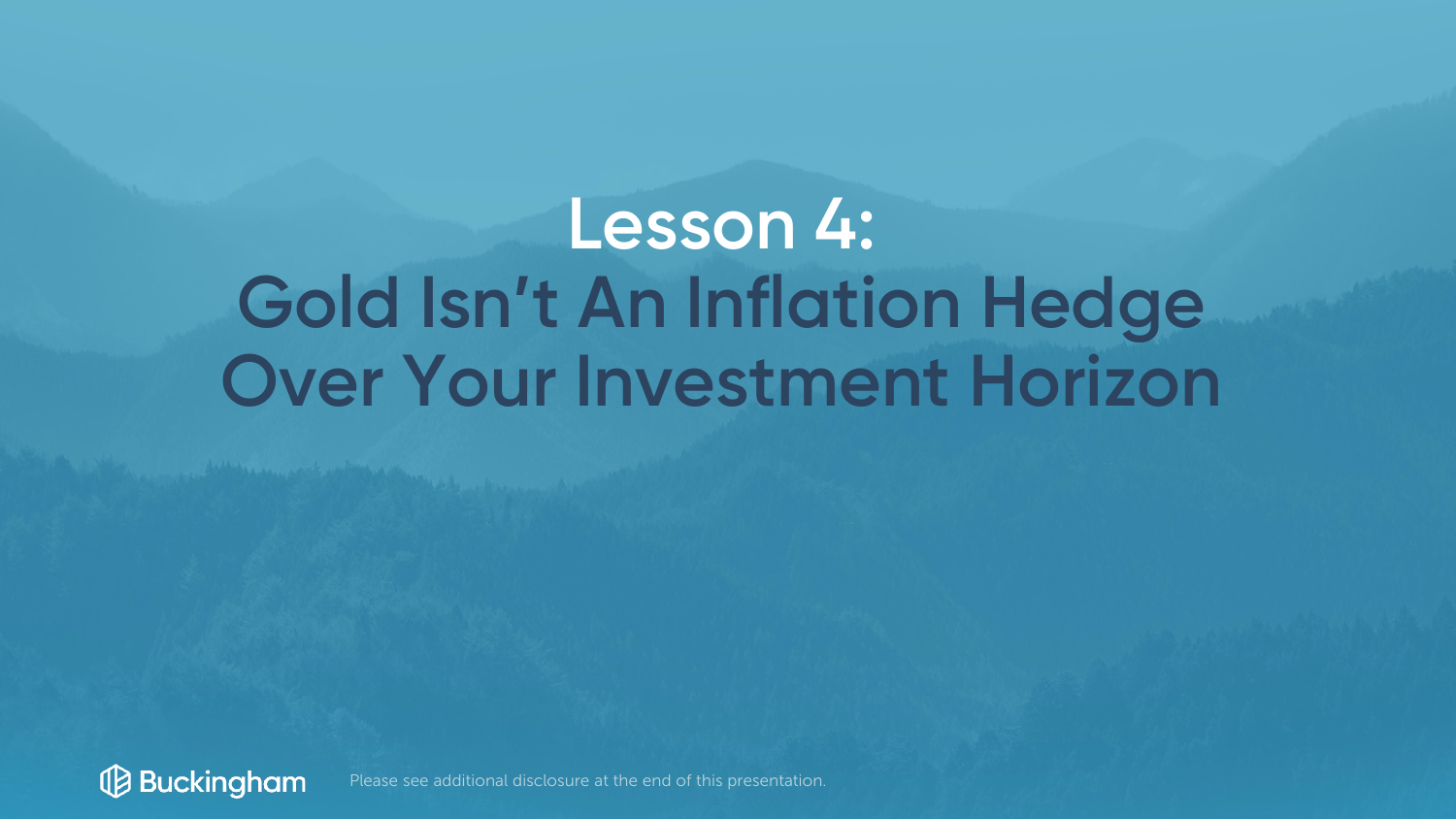#### **Lesson 4: Gold Isn't An Inflation Hedge Over Your Investment Horizon**

- Gold ended 2020 at \$1,894
- Inflation rose 7%
- Gold fell 3.6% to \$1,825

For illustrative purposes only and should not be construed a recommendation of the above securities. Performance is historical and past performance is not an indication of future results

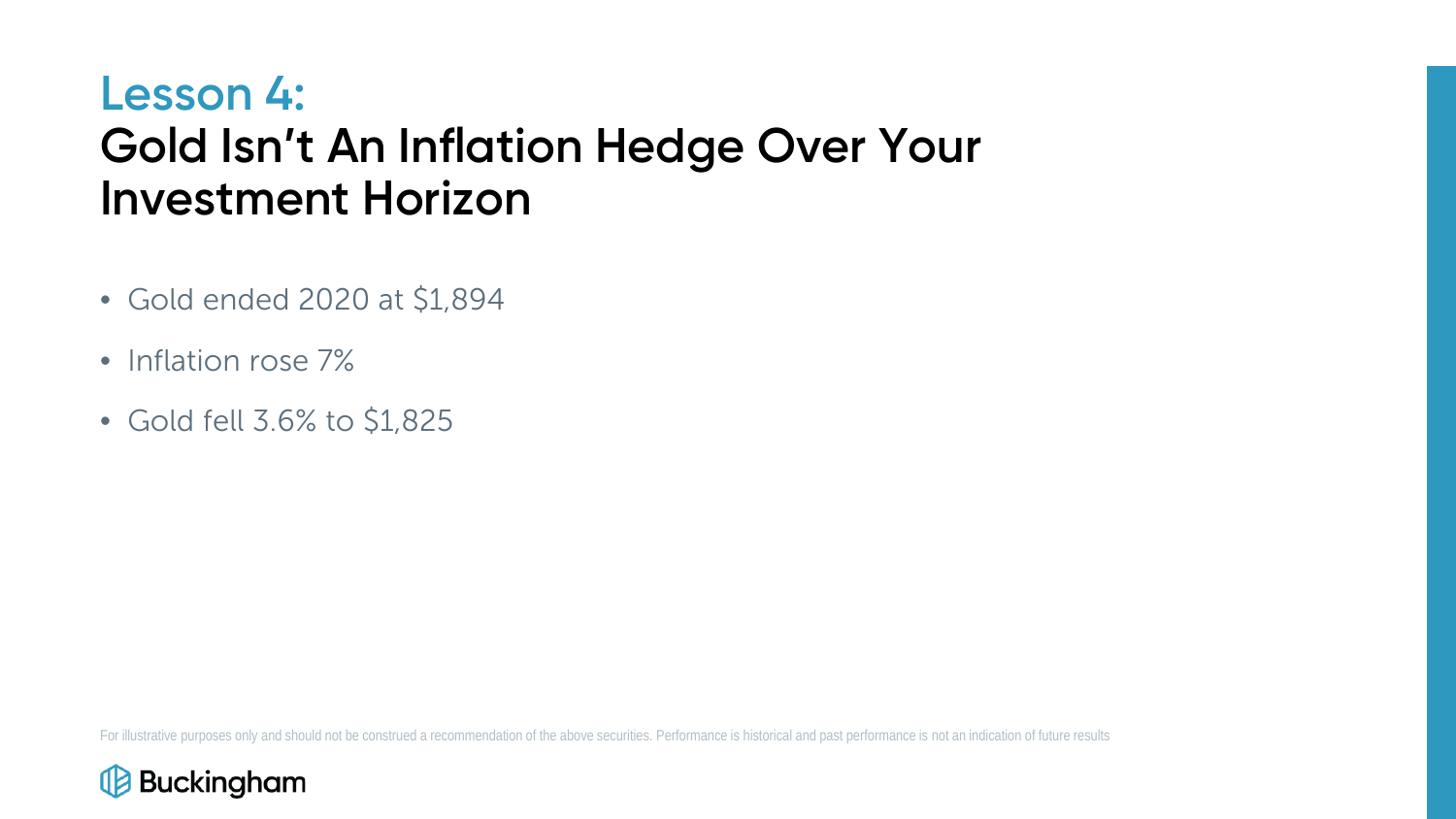## **Lesson 5: The Investment World Isn't Flat, and the Diversification of Risky Assets Is as Important as Ever**

**Buckingham** Please see additional disclosure at the end of this presentation.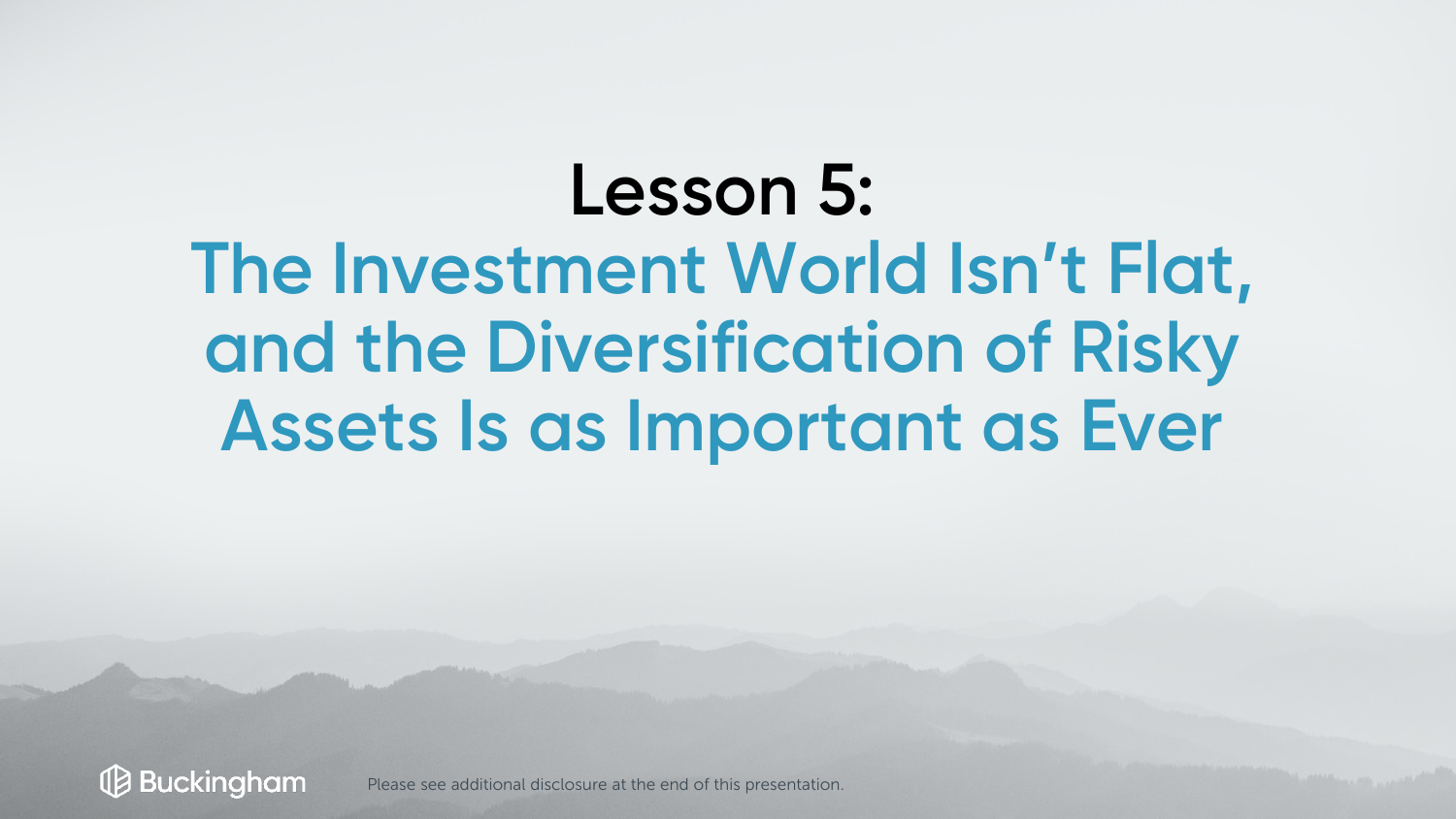#### **Lesson 5: The Investment World Isn't Flat, and the Diversification of Risky Assets Is as Important as Ever**

Indices are not available for direct investment. Their performance does not reflect the expenses associated with the management of an actual portfolio nor do indices represent results of actual trading. Total return includes reinvestment of dividends and capital gains



|      | A           | B                    | $\mathsf{C}$                        | D         | E        |
|------|-------------|----------------------|-------------------------------------|-----------|----------|
| Year | S&P 500 (%) | <b>MSCI EAFE (%)</b> | <b>MSCI Emerging</b><br>Markets (%) | $A-B$ (%) | $A-C(%)$ |
| 2000 | $-9.1$      | $-14.2$              | $-30.6$                             | 5.1       | 21.5     |
| 2001 | $-11.9$     | $-21.4$              | $-2.4$                              | 9.5       | $-9.5$   |
| 2002 | $-22.1$     | $-15.9$              | $-6$                                | $-6.2$    | $-16.1$  |
| 2003 | 28.7        | 38.6                 | 56.3                                | $-9.9$    | $-27.6$  |
| 2004 | 10.9        | 20.2                 | 26                                  | $-9.3$    | $-15.1$  |
| 2005 | 4.9         | 13.5                 | 34.5                                | $-8.6$    | $-29.6$  |
| 2006 | 15.8        | 26.3                 | 32.6                                | $-10.5$   | $-16.8$  |
| 2007 | 5.5         | 11.2                 | 39.8                                | $-5.7$    | $-34.3$  |
| 2008 | $-37$       | $-43.4$              | $-53.2$                             | 6.4       | 16.2     |
| 2009 | 26.5        | 31.8                 | 79                                  | $-5.3$    | $-53.5$  |
| 2010 | 15.1        | 7.8                  | 19.2                                | 7.3       | $-4.2$   |
| 2011 | 2.1         | $-12.1$              | $-18.2$                             | 14        | 20.1     |
| 2012 | 16          | 17.3                 | 18.6                                | $-1.3$    | $-2.6$   |
| 2013 | 32.4        | 22.8                 | $-2.3$                              | 9.6       | 34.7     |
| 2014 | 13.7        | $-4.9$               | $-1.8$                              | 18.6      | 15.5     |
| 2015 | 1.4         | $-0.8$               | $-14.6$                             | 2.2       | 16       |
| 2016 | 12          | $\mathbf{1}$         | 11.6                                | 11        | 0.4      |
| 2017 | 21.8        | 25                   | 37.3                                | $-3.2$    | 15.5     |
| 2018 | $-4.4$      | $-16.1$              | $-16.6$                             | 11.7      | 12.2     |
| 2019 | 31.5        | 22.4                 | 15.8                                | 9.1       | 15.7     |
| 2020 | 18.4        | 8.3                  | 18.7                                | 10.1      | $-0.3$   |
| 2021 | 28.7        | 11.3                 | $-2.5$                              | 17.4      | 31.2     |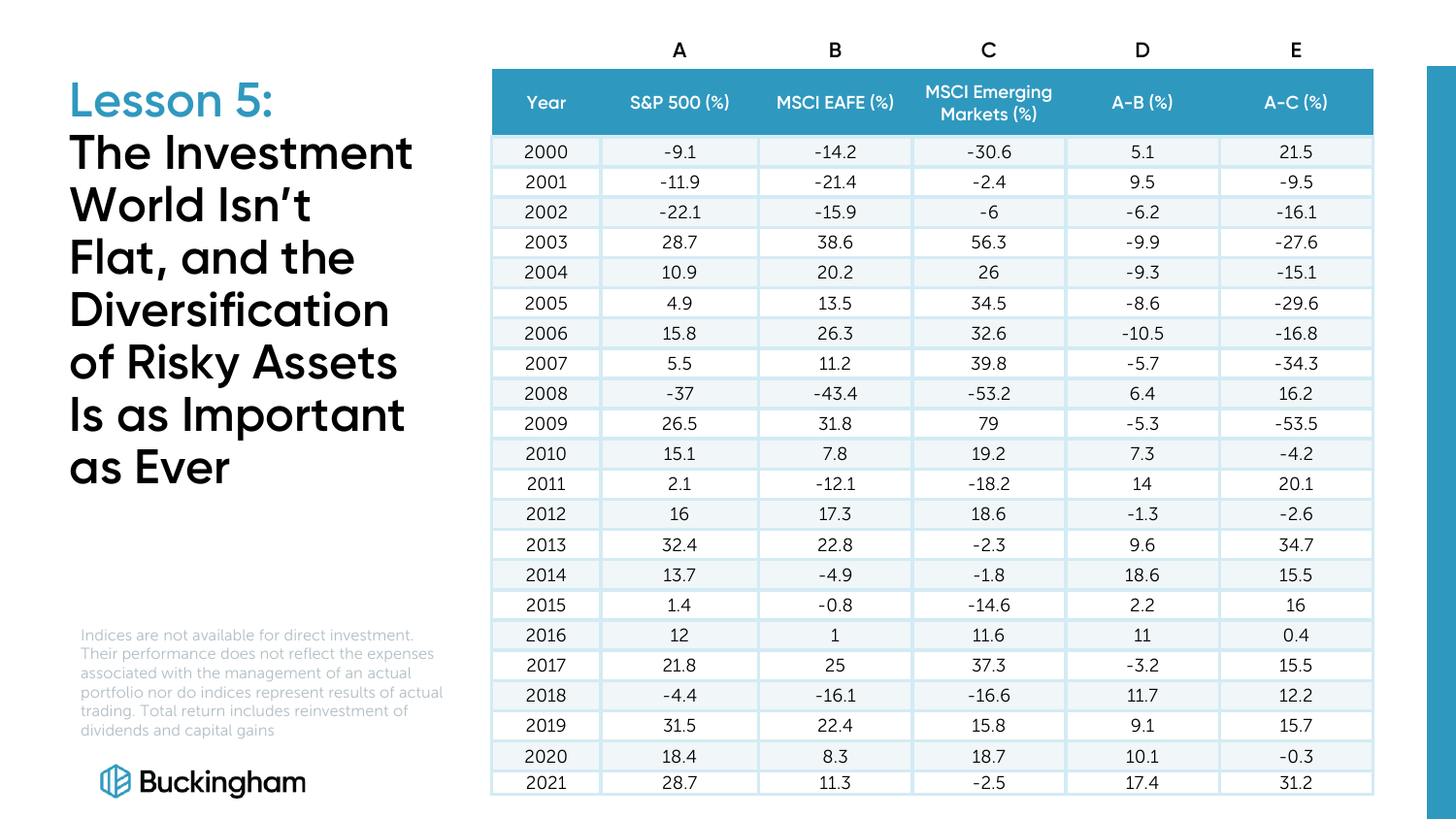## **Lesson 6: Hedge Funds Are Not Investment Vehicles; They Are Compensation Schemes**



Please see additional disclosure at the end of this presentation.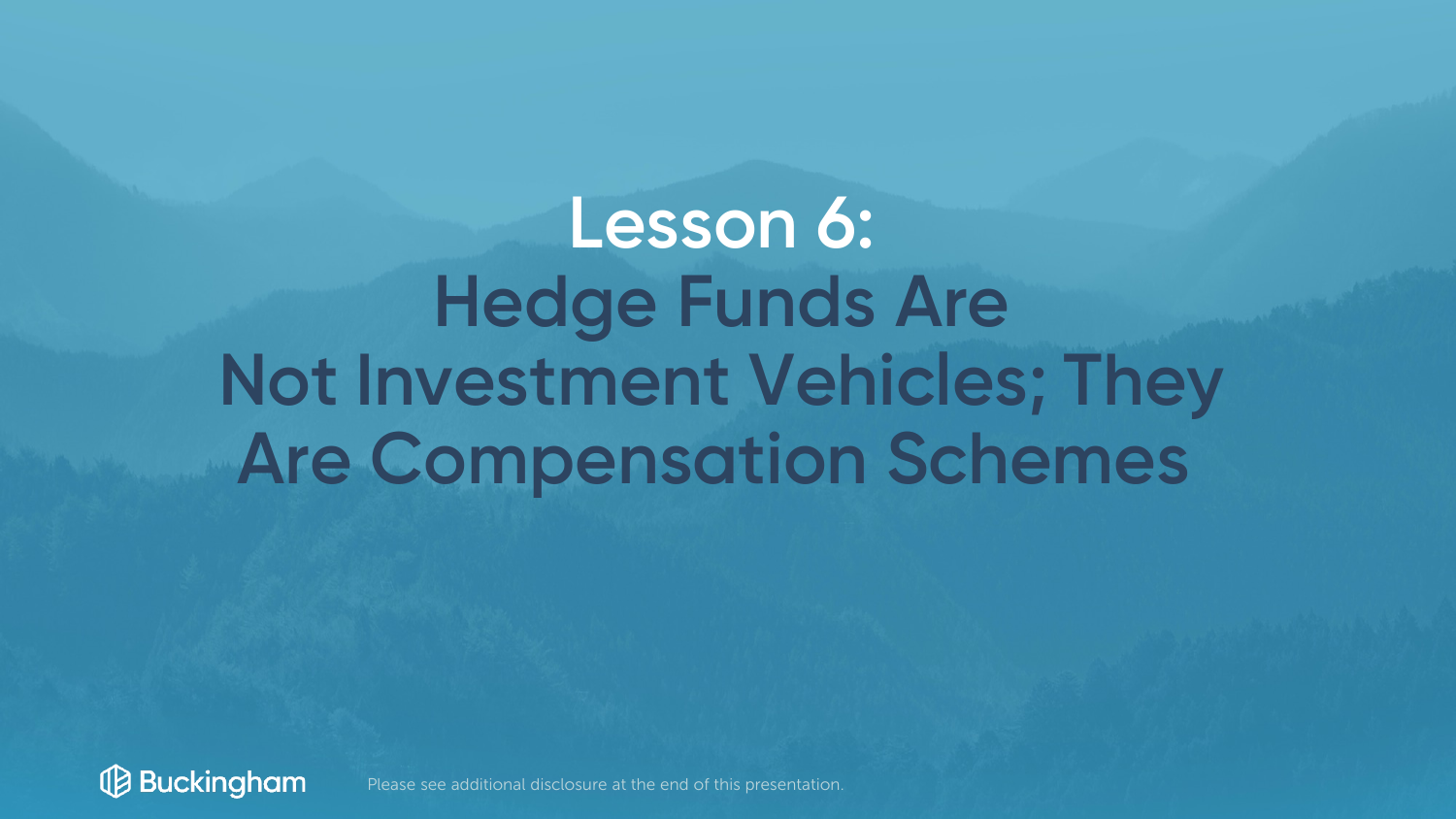#### **Lesson 6:**

### **Hedge Funds Are Not Investment Vehicles; They Are Compensation Schemes**

|                                                        | 2021 Return (%) |
|--------------------------------------------------------|-----------------|
| <b>HFRX Global Hedge Fund Index</b>                    | 3.7             |
| <b>Domestic Indexes</b>                                |                 |
| S&P 500                                                | 28.7            |
| MSCI US Small Cap 1750 (gross dividends)               | 21.1            |
| <b>MSCI US Prime Market Value (gross</b><br>dividends) | 26.9            |
| CRSP US Small Cap Value (gross dividends)              | 28.2            |
| Dow Jones Select REIT                                  | 45.9            |
| International Indexes                                  |                 |
| <b>MSCI EAFE (net dividends)</b>                       | 11.3            |
| <b>MSCI EAFE Small Cap (net dividends)</b>             | 10.1            |
| <b>MSCI EAFE Small Value (net dividends)</b>           | 11.6            |
| <b>MSCI EAFE Value (net dividends)</b>                 | 11.8            |
| <b>MSCI Emerging Markets (net dividends)</b>           | $-2.5$          |
| <b>Fixed Income</b>                                    |                 |
| <b>Five-Year Treasury Notes</b>                        | $-2.7$          |
| Long-Term Year Treasury Bonds                          | $-5.4$          |

Indices are not available for direct investment. Their performance does not reflect the expenses associated with the management of an actual portfolio nor do indices represent results of actual trading. Total return includes reinvestment of dividends and capital gains.

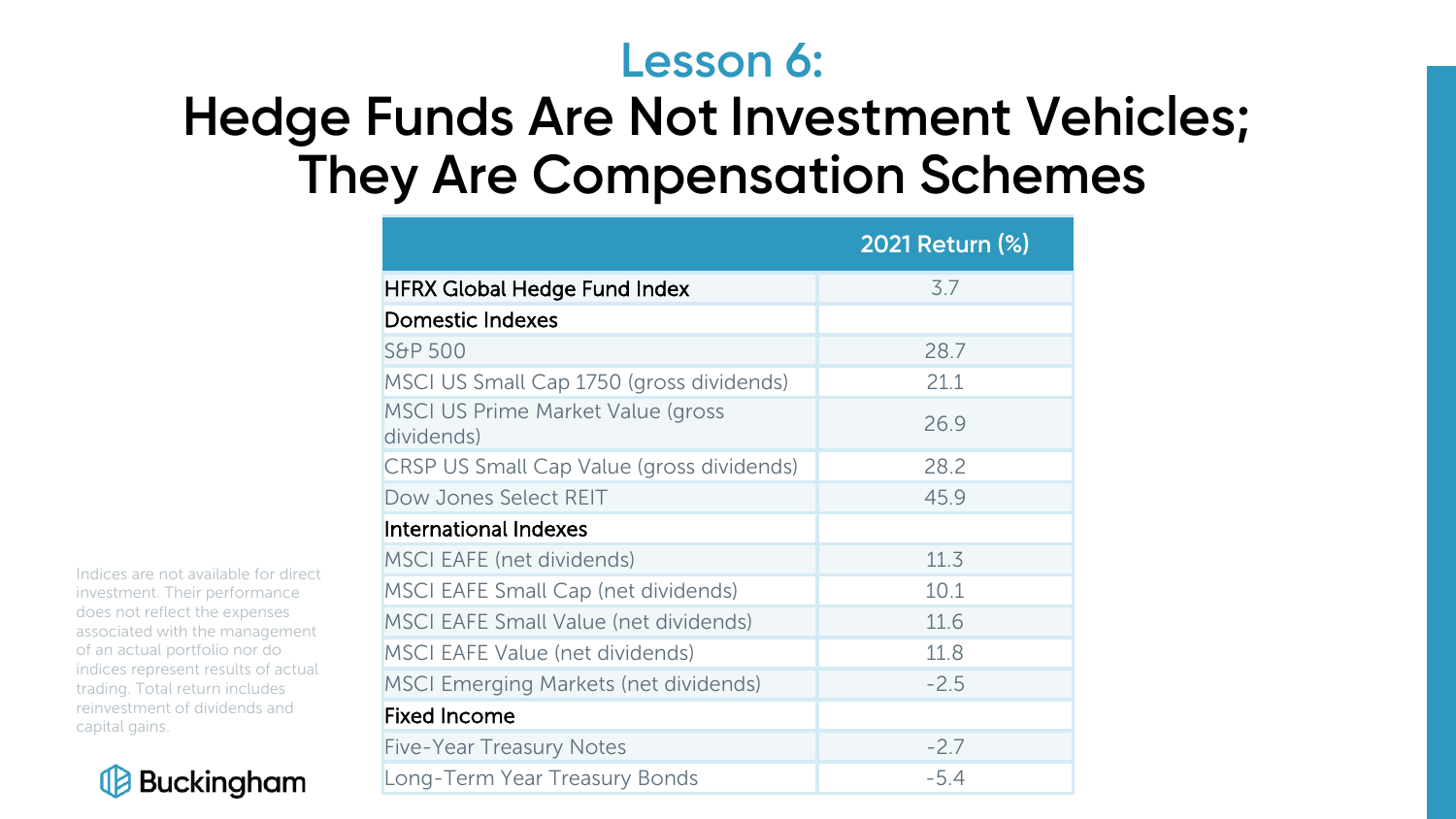#### **Lesson 6:**

### **Hedge Funds Are Not Investment Vehicles; They Are Compensation Schemes**

|                                                 | <b>Annualized Return</b><br>2002-2021(%) |
|-------------------------------------------------|------------------------------------------|
| <b>HFRX Global Hedge Fund Index</b>             | 2.2                                      |
| <b>Domestic Indexes</b>                         |                                          |
| <b>S&amp;P 500</b>                              | 9.5                                      |
| MSCI US Small Cap 1750 (gross dividends)        | 10.5                                     |
| MSCI US Prime Market Value (gross<br>dividends) | 8.3                                      |
| CRSP US Small Cap Value (gross dividends)       | 11                                       |
| Dow Jones Select REIT                           | 10.4                                     |
| <b>International Indexes</b>                    |                                          |
| <b>MSCI EAFE (net dividends)</b>                | 6.3                                      |
| MSCI EAFE Small Cap (net dividends)             | 9.9                                      |
| <b>MSCI EAFE Small Value (net dividends)</b>    | 10                                       |
| <b>MSCI EAFE Value (net dividends)</b>          | 4.9                                      |
| <b>MSCI Emerging Markets (net dividends)</b>    | 9.6                                      |
| <b>Fixed Income</b>                             |                                          |
| <b>Five-Year Treasury Notes</b>                 | 3.9                                      |
| Long-Term Year Treasury Bonds                   | 7                                        |

Indices are not available for direct investment. Their performance does not reflect the expenses associated with the management of an actual portfolio nor do indices represent results of actual trading. Total return includes reinvestment of dividends and capital gains.

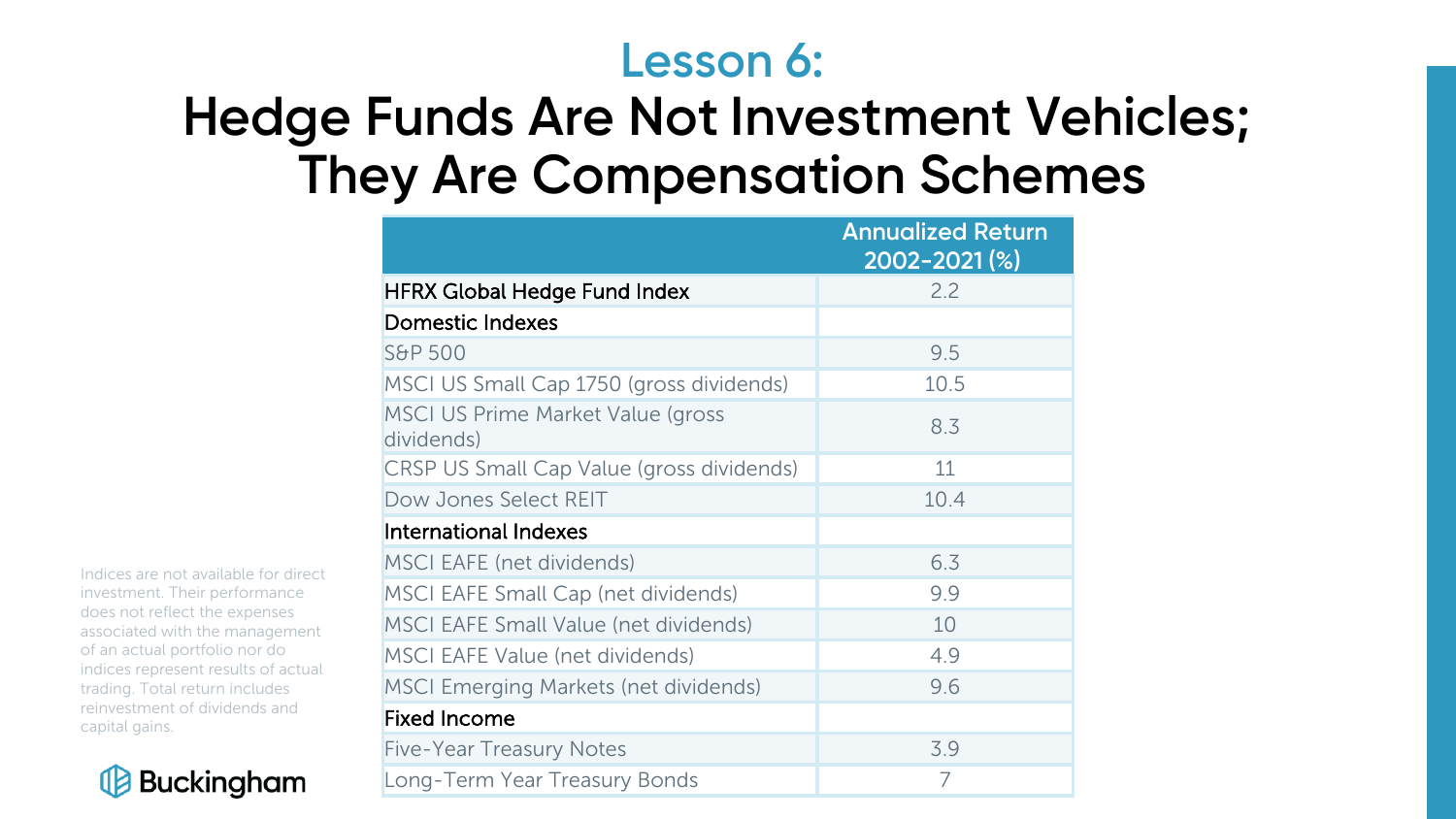## **Lesson 7: The Correlation of Returns of Stocks and Bonds Is Time Varying**



Please see additional disclosure at the end of this presentation.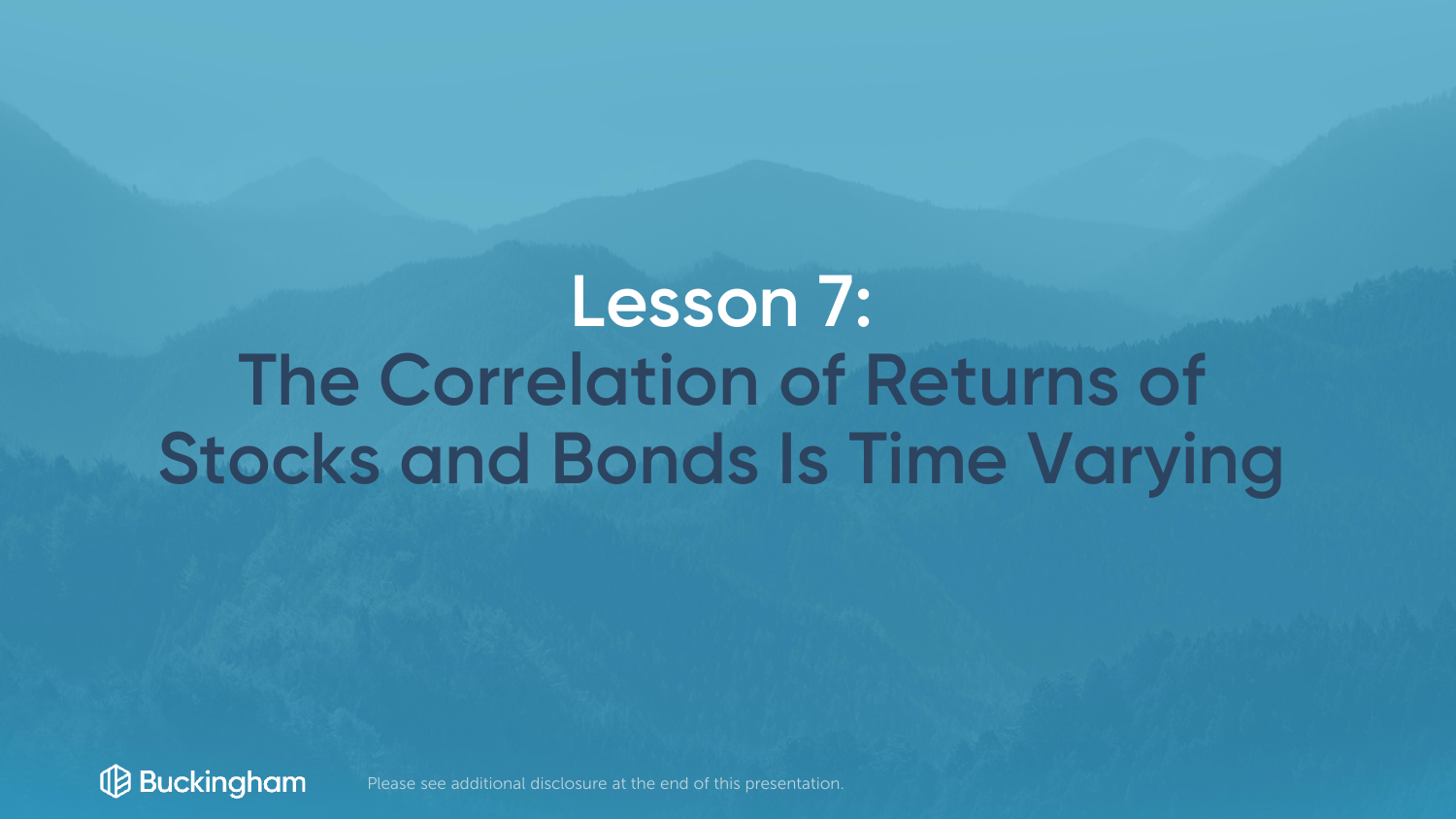#### **Lesson 7: The Correlation of Returns of Stocks and Bonds Is Time Varying**

- 1926-2021: Monthly correlation of S&P 500 Index to long-term (20-year) Treasuries was just 0.06
- Zero correlations means that there is no correlation of returns
- 5 years: Both S&P 500 and 20-year Treasuries produced negative returns
- 21 years: S&P 500 produced a positive return and 20-year Treasuries had negative returns
- 18 years: S&P 500 produced negative returns and 20-year Treasuries produced positive returns

Indices are not available for direct investment. Their performance does not reflect the expenses associated with the management of an actual portfolio nor do indices represent results of actual trading. Total return includ reinvestment of dividends and capital gains. Source: Ken French's data library, http://mba.tuck.dartmouth.edu/pages/faculty/ken.french/data\_library.html#Developed

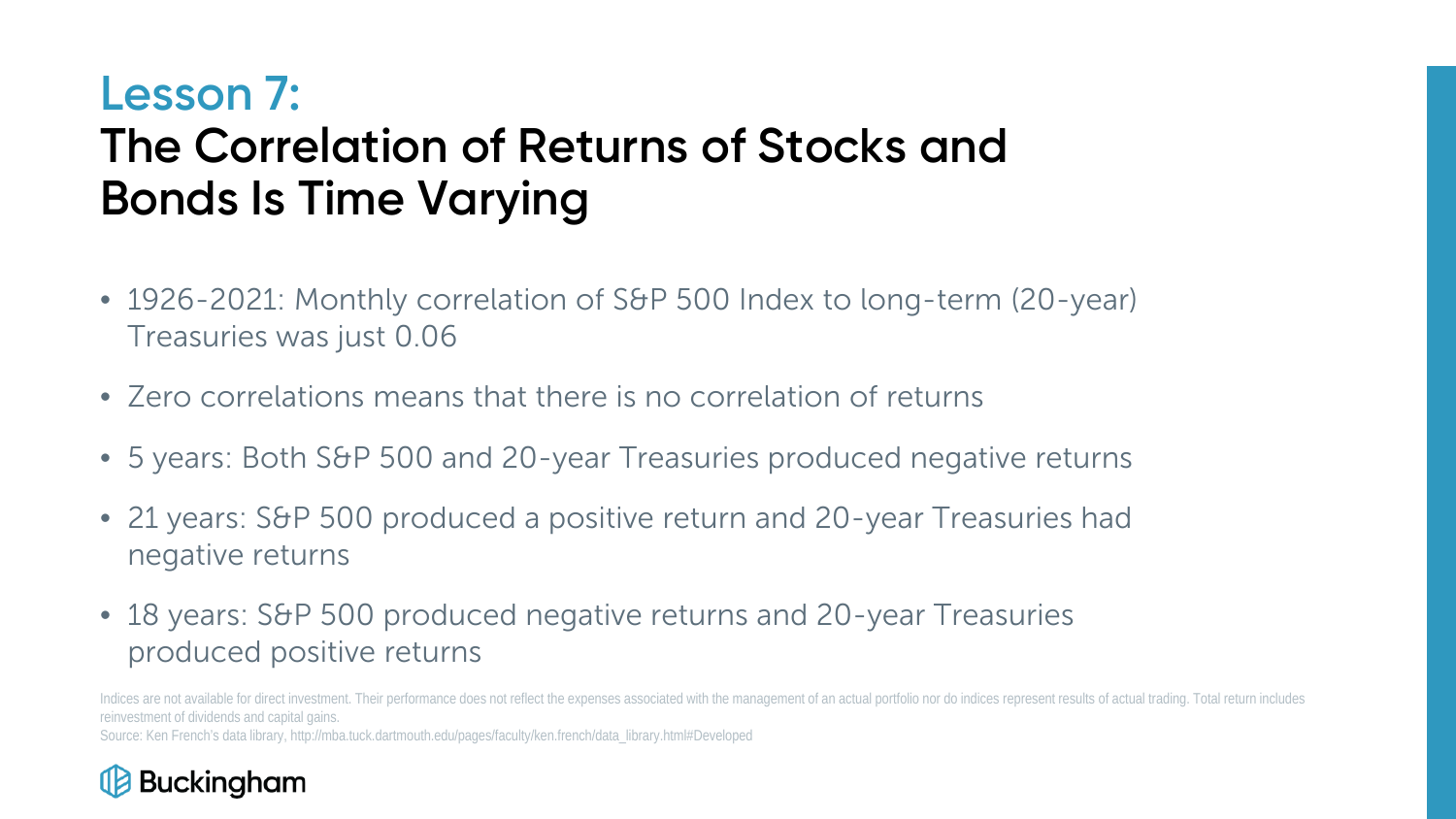## **Lesson 8: Don't Let Your Political Views Influence Your Investment Decisions**

**Buckingham** Please see additional disclosure at the end of this presentation.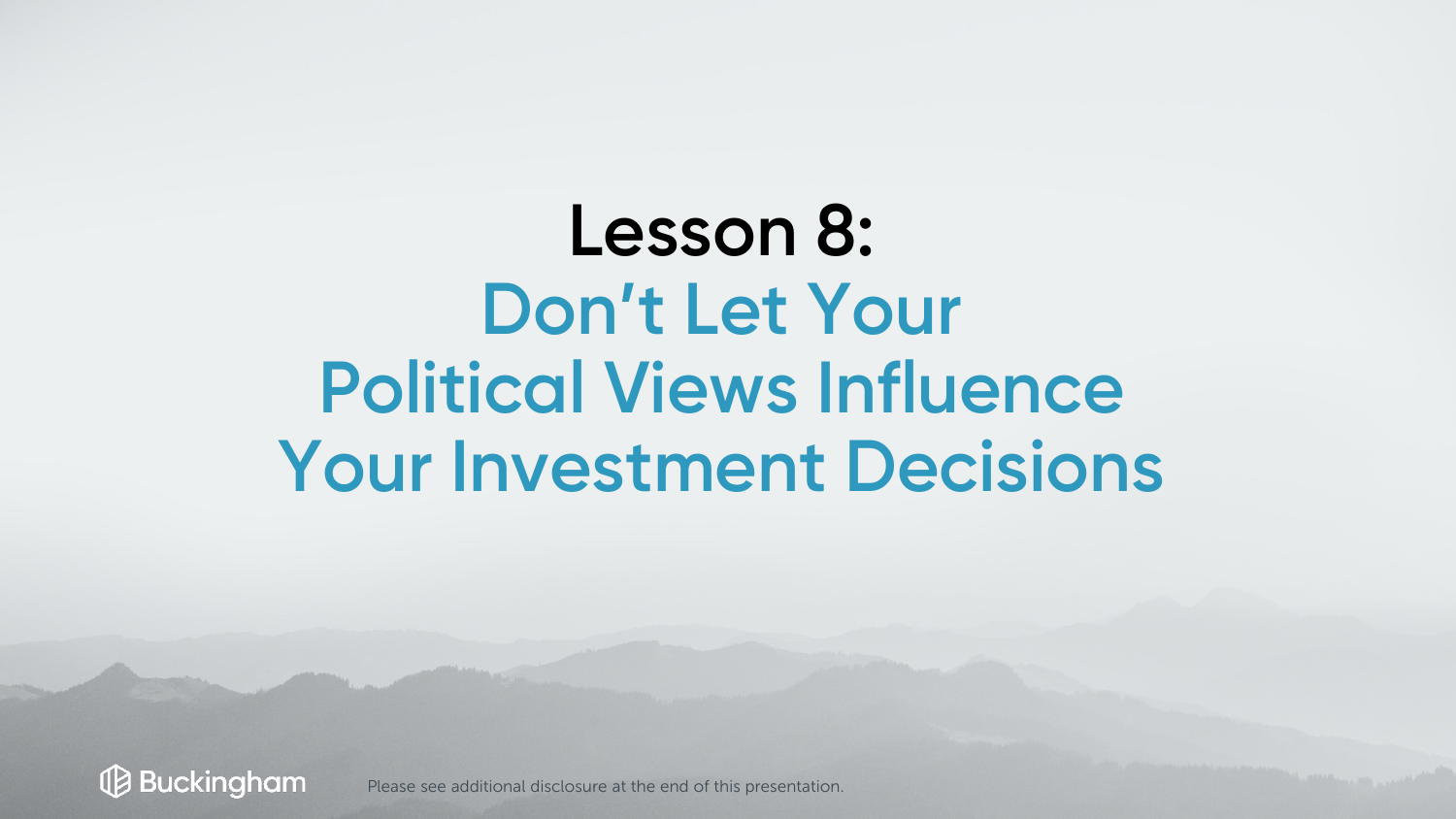#### **Lesson 8: Don't Let Your Political Views Influence Your Investment Decisions**

2012 Study "Political Climate, Optimism, and Investment Decisions"

- Investors' optimism toward both the financial markets and the economy is dynamically influenced by their political affiliation and the existing political climate
- Individuals become more optimistic and perceive the markets to be less risky and more undervalued when their preferred party is in power—they take on more risk, overweighting riskier stocks and trade less frequently
- When the opposite party is in power, individuals' perceived uncertainty levels increase and investors exhibit stronger behavioral biases, leading to poor investment decisions

Source: https://www.sciencedirect.com/science/article/abs/pii/S1386418117301155

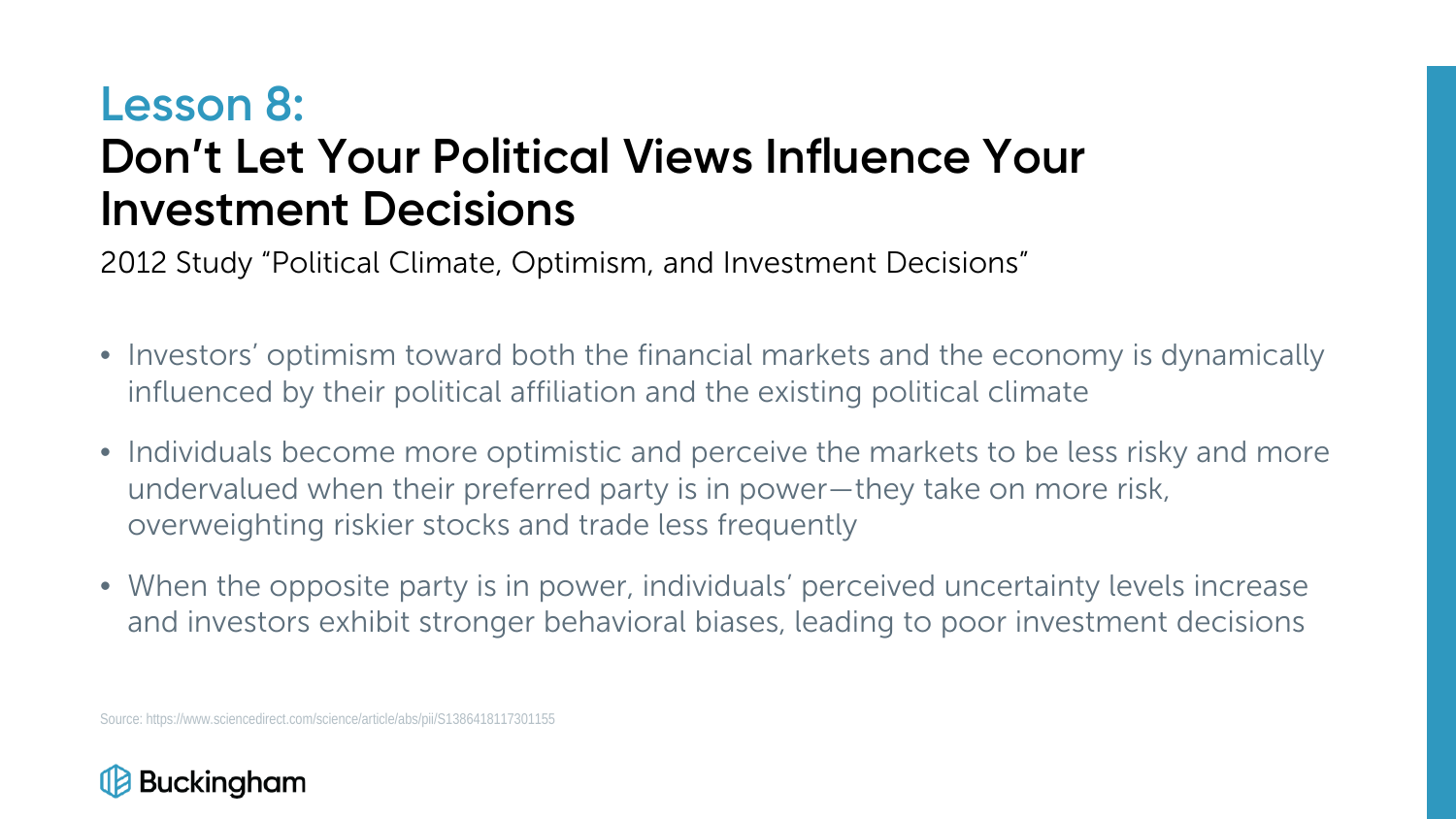## **Lesson 9: Diversification Is Always Working; Sometimes You Like the Results and Sometimes You Don't**



Please see additional disclosure at the end of this presentation.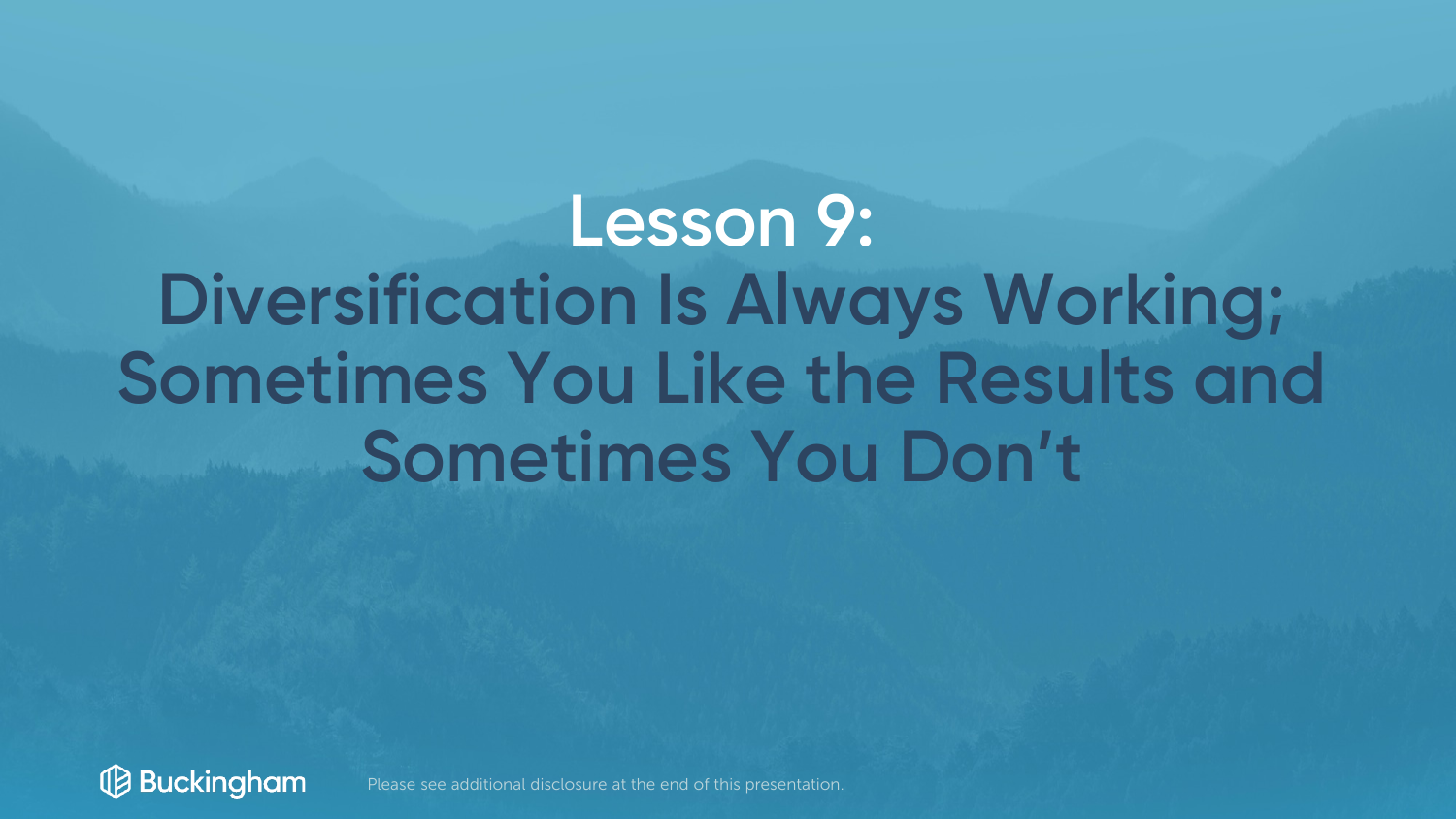#### **Lesson 9:**

#### **Diversification Is Always Working; Sometimes You Like the Results and Sometimes You Don't**

| <b>Index</b>                                        | 2021 Return (%) |
|-----------------------------------------------------|-----------------|
| Domestic Indexes                                    |                 |
| S&P 500 Index                                       | 28.7            |
| MSCI US Small Cap 1750 (gross dividends)            | 21.1            |
| <b>MSCI US Prime Market Value (gross dividends)</b> | 26.9            |
| <b>CRSP US Small Cap Value (gross dividends)</b>    | 28.2            |
| <b>Dow Jones Select REIT</b>                        | 45.9            |
| <b>Bloomberg Total Return Commodity Index</b>       | 27.1            |
| <b>International Indexes</b>                        |                 |
| <b>MSCI EAFE (net dividends)</b>                    | 11.3            |
| <b>MSCI EAFE Small Cap (net dividends)</b>          | 10.1            |
| <b>MSCI EAFE Small Value (net dividends)</b>        | 11.6            |
| <b>MSCI EAFE Value (net dividends)</b>              | 11.8            |
| <b>MSCI Emerging Markets (net dividends)</b>        | $11/-2.5$       |



Indices are not available for direct investment. Their performance does not reflect the expenses associated with the management of an actual portfolio nor do indices represent results of actual trading. Total return includes reinvestment of dividends and capital gains.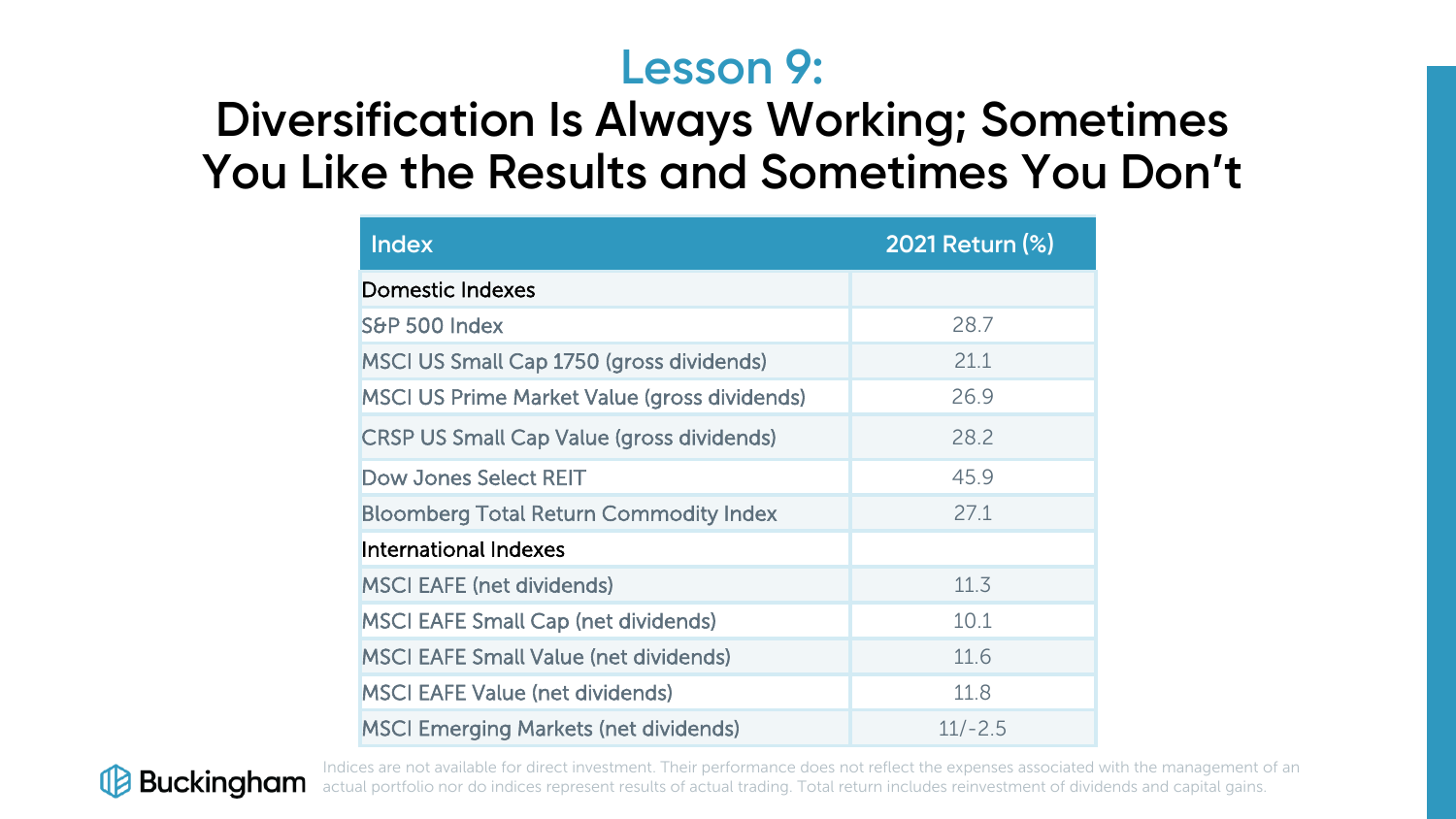## **Lesson 10: The Strategy to Sell in May and Go Away Is a Myth**



Please see additional disclosure at the end of this presentation.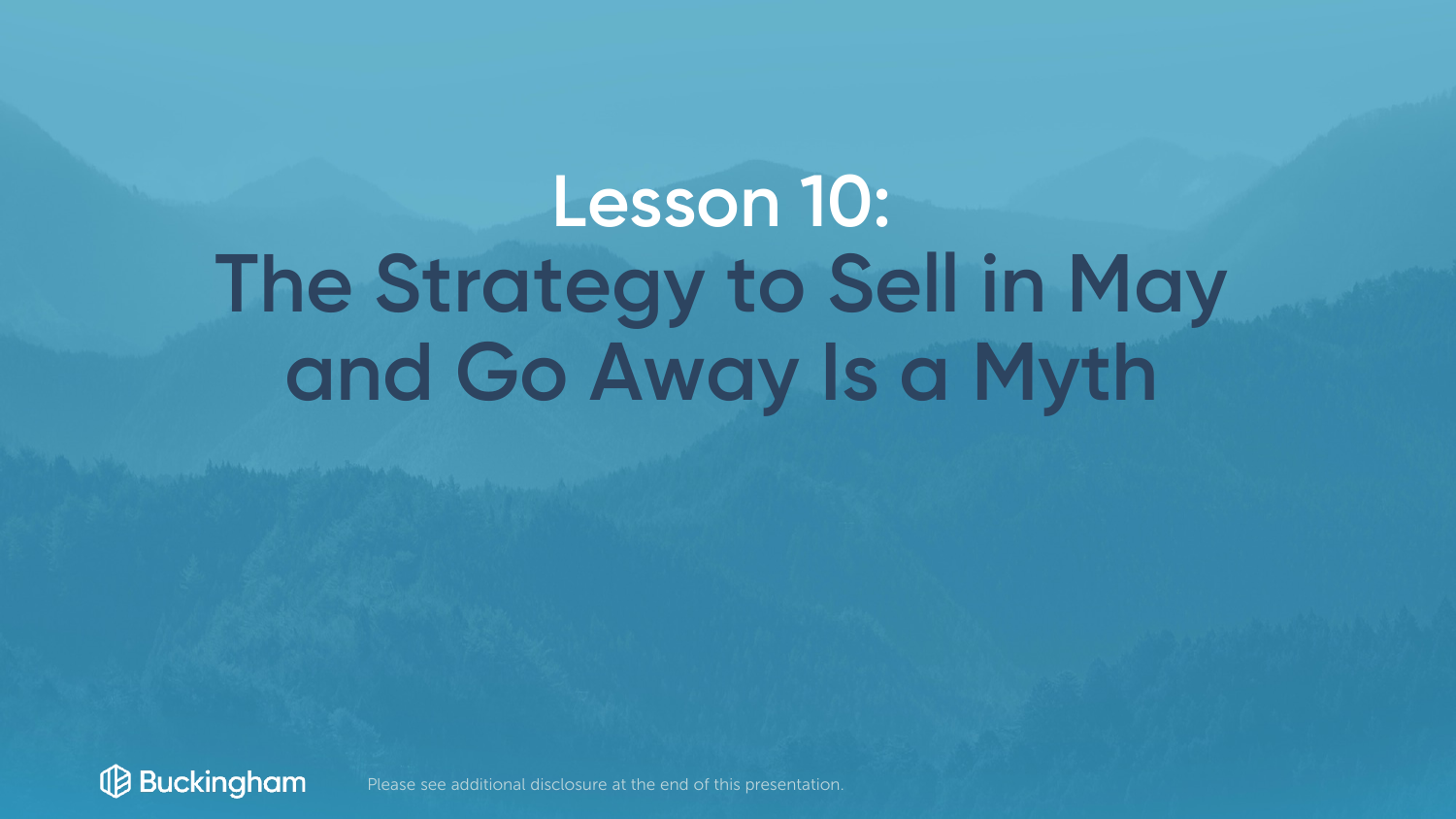### **Lesson 10: The Strategy to Sell in May and Go Away Is a Myth**

- 1926-2021: Source of the Myth
	- November-April: Equity premium 5.9%
	- May-October: Equity premium just 2.6%
- Premium more frequently negative May-October
- November 1926-October 2021
	- S&P 500 returns 10.5%
	- Sell in May and Go Away returns 8.5%
	- May-October 2021: S&P 500 returned 10.9% vs. 0% for 1-month Treasury bills; 10<sup>th</sup> straight year of underperformance

Indices are not available for direct investment. Their performance does not reflect the expenses associated with the management of an actual portfolio nor do indices represent results of actual trading. Total return includes reinvestment of dividends and capital gains.

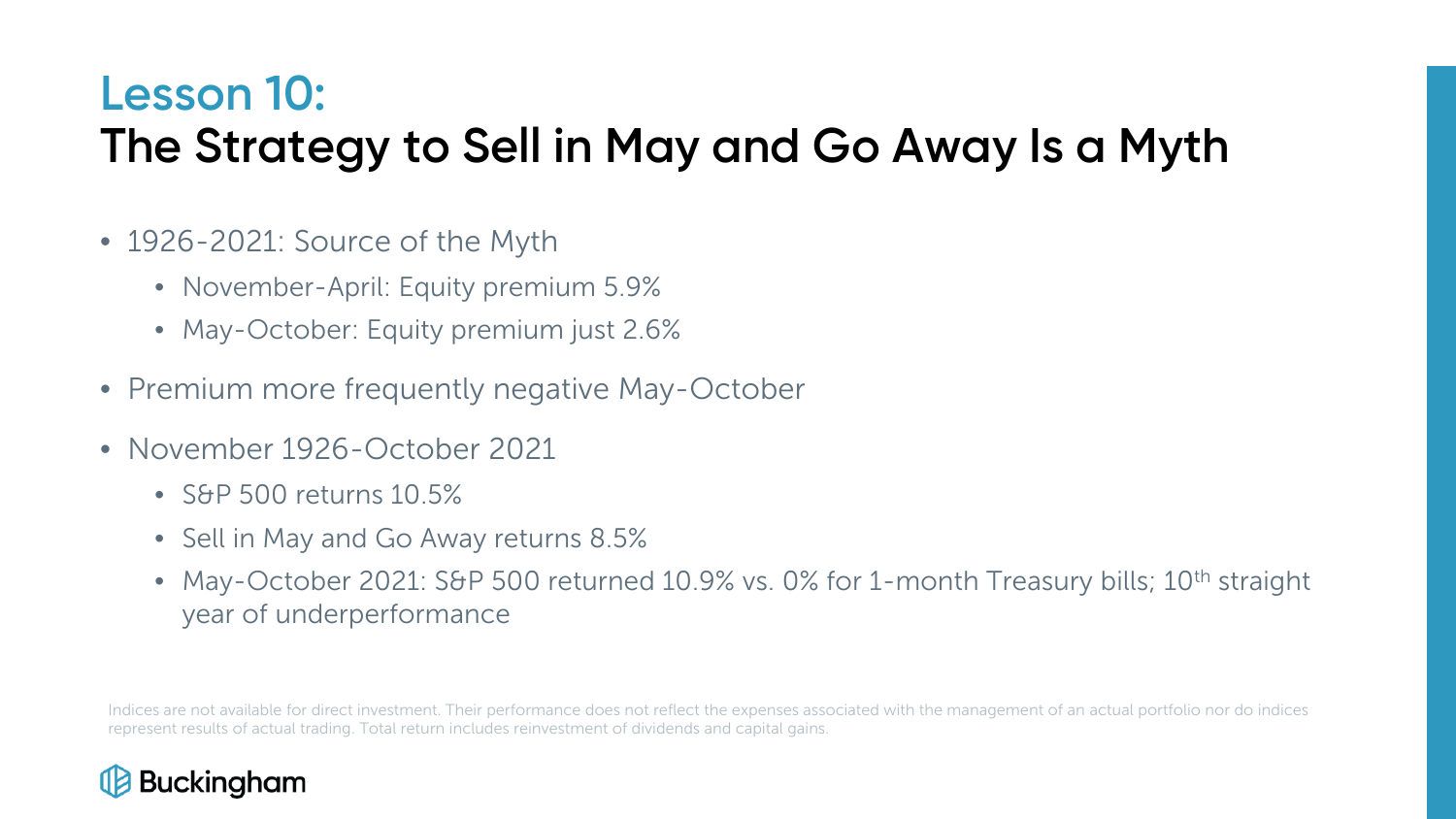### **Summary**

- Even smart people make mistakes
- Differentiating themselves from fools, smart people don't repeat the same mistakes
- 2022 will surely offer us more lessons, many of which will be remedial courses
- The market will provide opportunities to make investment mistakes
- Avoid making errors by knowing your financial history, ignoring the noise of the market, and adhering to your well-thought-out plan